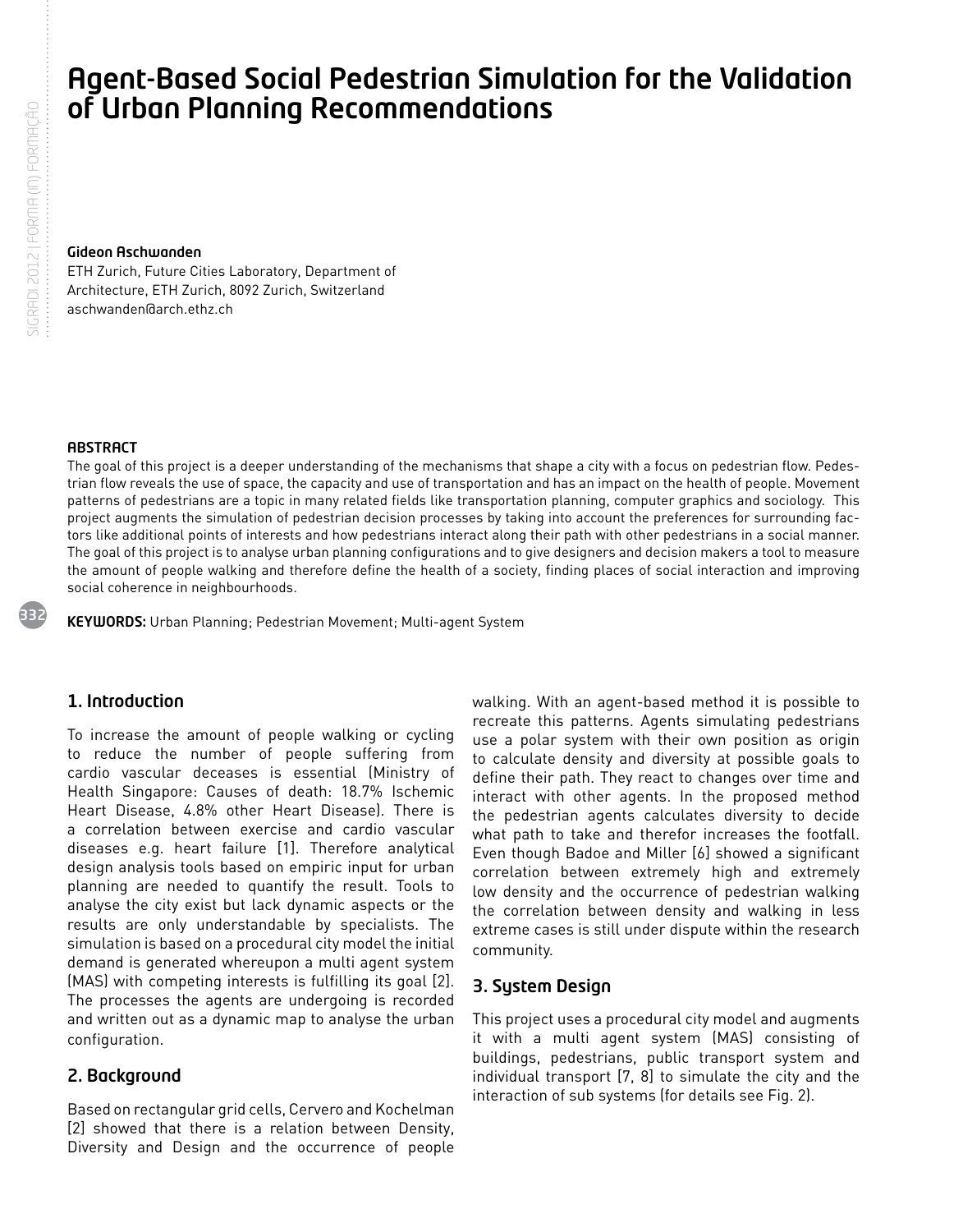# 3.1 Procedural City Model

To generate the initial demand model a grammar [7] is used to generate a 3D city model and the initial configuration. The 3D City model consists of geometry and the related semantic layer allowing agents to navigate the physical environment and to understand the programmatic content. Additionally the grammar defines the starting states and locations for mobile and immobile agents. For further details, we refer to Aschwanden 2009 [9] where a procedural city model was introduced as base for agent based evaluation [11].

## 3.2 Agents

The agents can be mobile (pedestrians, cars, buses, etc.) or immobile (buildings, bus stations etc.). This project focuses on simulating the impact of density and diversity as main criteria for decision processes of occupants. Diversity is understood as the location of different functions and amenities in correlation to their respective distance from each other. In this example similar functions are grouped and summed as a measurement of diversity the agents are able to perceive.

The capacity of buildings, defining how many people are living within is defined by specific size, location and function. With a time factor this defines the capacity for absorption during the simulation. In addition to the physical parameters, buildings as source of agents also include socio statistical data that they pass on to the pedestrian agents they emit [7, 12, 13].

*Pedestrian Agents:* The pedestrian-agents input channels of hearing, seeing and reading the ground and interact with other agents by emitting sound with a specific frequency perceptible to other agents simulating the human sensory system [16] to inform others about their state [17]. The vision of the agent is used to avoid collision with other moving objects [18- 22]. The individual experiences of a pedestrian agents use physical aspects and juxtapose them with socio statistical preference distributions for certain abilities,



Figure 1: Multi Agent System: Output and variables by type of agent.

e.g. evaluating how physical demanding the path is in relation to the pedestrian agents' own physical ability. Evaluation can be expanded to the realm of psychological experience like how many times an other agent entered its personal space within a give time frame, making humans stressed [23]. In the following the decision processes for goal finding and social interaction along the path are introduced.

*Goal Finding Process*: A two-stage decision process is used to define the preferred LRT-Station (Light Rail Train). First, the agent defines which direction is the most promising to fulfil its goals. Then the distance to possible LRT stations is taken into account to decide which LRT station suits the agent's preferences for distance and interest. The following formula describes the measurement for interest from the agent's point of view in respect of preference and distance.

$$
InterestingLRT = f_{(P_A, P_{LRT})} = g_{(P_A, P_{LRT}, P_{PO})} \cdot I_{PO} \cdot \frac{1}{P_{PO} - P_A}
$$

 $I_{POL}$  = Interest of Agent A towards a function, where  $g_{(P_A, P_{LRT}, P_{POI})}$  denotes the weighting function of the  $\mathcal{A}_{\text{P}}$  agent's position between LRT and POI with  $\mathbf{g}_{(P_A, P_{\text{R}}, P_{\text{POL}})}$  $=$  for  $-45 \leftarrow 45$  else 0 and

The measurements of Weinstein and Bekkouche [23], who defined the mean distance people are walking to LRT stations as 840m / 0.52 miles (1. quartile  $\leftarrow$  440m, 2nd quartile  $\rightarrow$  440m  $\leftarrow$  760m and 3<sup>rd</sup> quartile  $\rightarrow$  760m <1km), are used to define the willingness of agents to walk in respect of distance.

*Social interaction*: Walking and stopping are happening sometimes without reasons; in the following we show two cases.

*Unexpected Stop*: The individual capability is depending on age and fitness, which have not been verified yet, and the function performed. The agents' information of age (Ai) is translated into a numeric value multiplied by a virtual strength (Si) attribute. This total energy (Ai\*Si) is reduced with every action according to its tediousness



Figure 2: Multi Agent System: Defining the most promising area to fulfil its goals.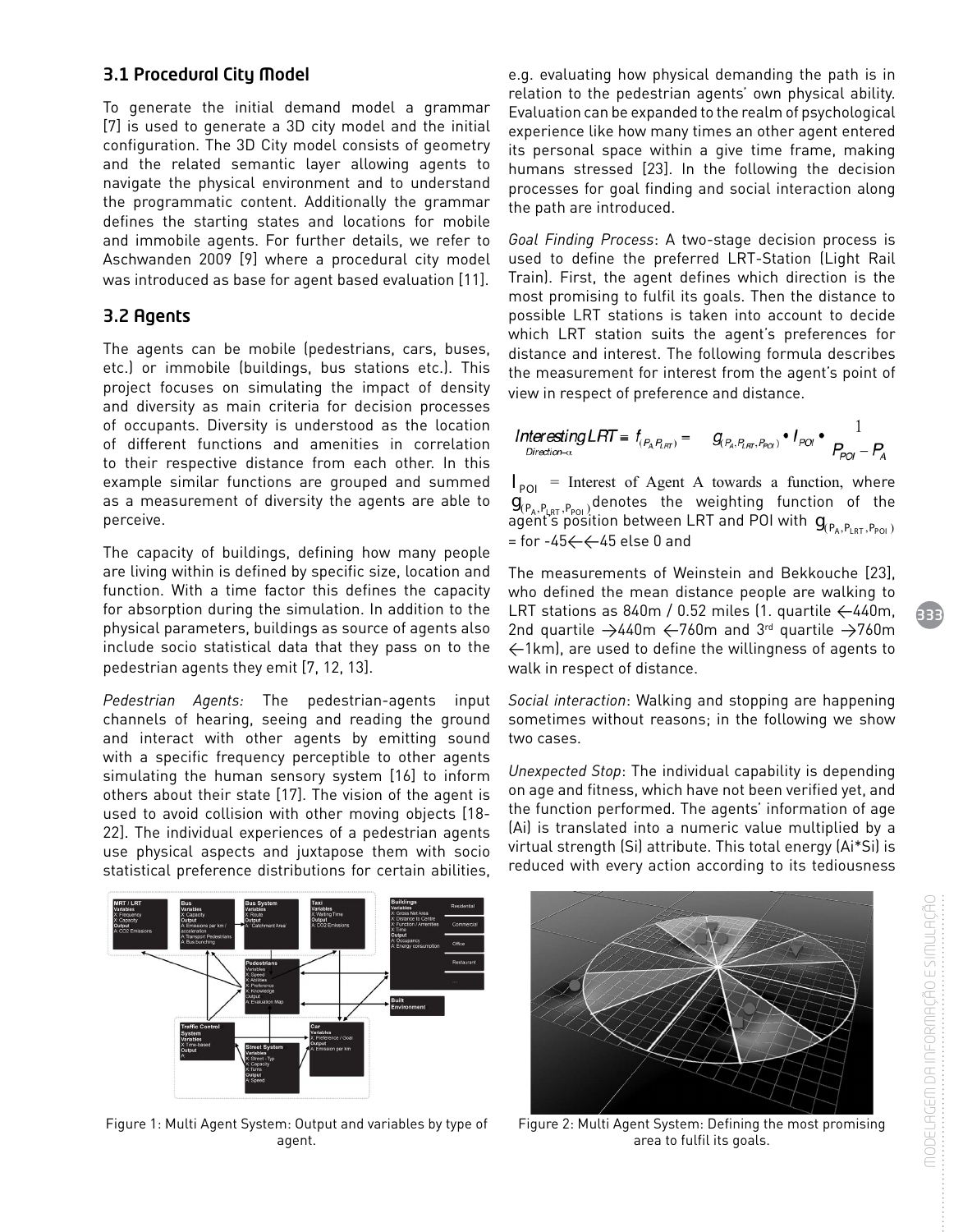and time performed, e.g. walking up the stairs. If total energy value is reaching a low threshold the agent is searching for a resting area or is taking a break heaving implications on the global speed.

*Unexpected Social Interaction*: For social encounters to happen people have to be at a certain moment within a minimal distance and able to see each other and know each other personal factors, such as "having space to stop", as well as internal aspects, such as "do I have time" are integrated.

## 4. Results and Test Case in Punggol

Punggol is a 'New Town' still under construction in the north-eastern part of Singapore. It is serviced by the final destination of an MRT Line (Mass Rapid Transit), augmented with an LRT-loop (Light Rail Transit). Within this loop ca. 22 HDB Precincts (Housing and Development Board) have been constructed with each up to ~2000 units. Even though some LRT Stations are having additional functions and amenities, the area is mainly housing. Different allocations of functions are

used to demonstrate the impact on the catchment area of each LRT station.

#### 4.1 Setup

To generate the 3D environment, a procedural model was generated from GIS shape files enhanced with a geometrical survey on the site. The number of people occupying the building we defined by the net floor area of each building and its apartment sizes. The procedural model was used to set the initial starting area of the pedestrian agents accordingly. Since the area only has a small number (1.5% of floor area is commercial) of additional functions and amenities a manual method was used to place the individual agents. In total 3 types of pedestrian-agents, 4 LRT-Agents, 10 types were placed to sum up to 2780 agents. The simulation covers 1.33h (1h 20min) time in the evening rush hour (Figure  $3 / 4$ .

Figure 3 and 4 shows the change in movement of the pedestrian thanks to different additional functions and amenities. This leads to less people crossing the street,

Figure 3: Path drawn by agents, Left: Real Configuration; Right: Optimised configuration.





Figure 4: Zoom-in highlighting (red) proximity to other pedestrian agents on the sidewalk of Edgedale plains. Left: Existing configuration. Right: Additional amenities for the secondary school students at the Meridian LRT (see Fig 8. D).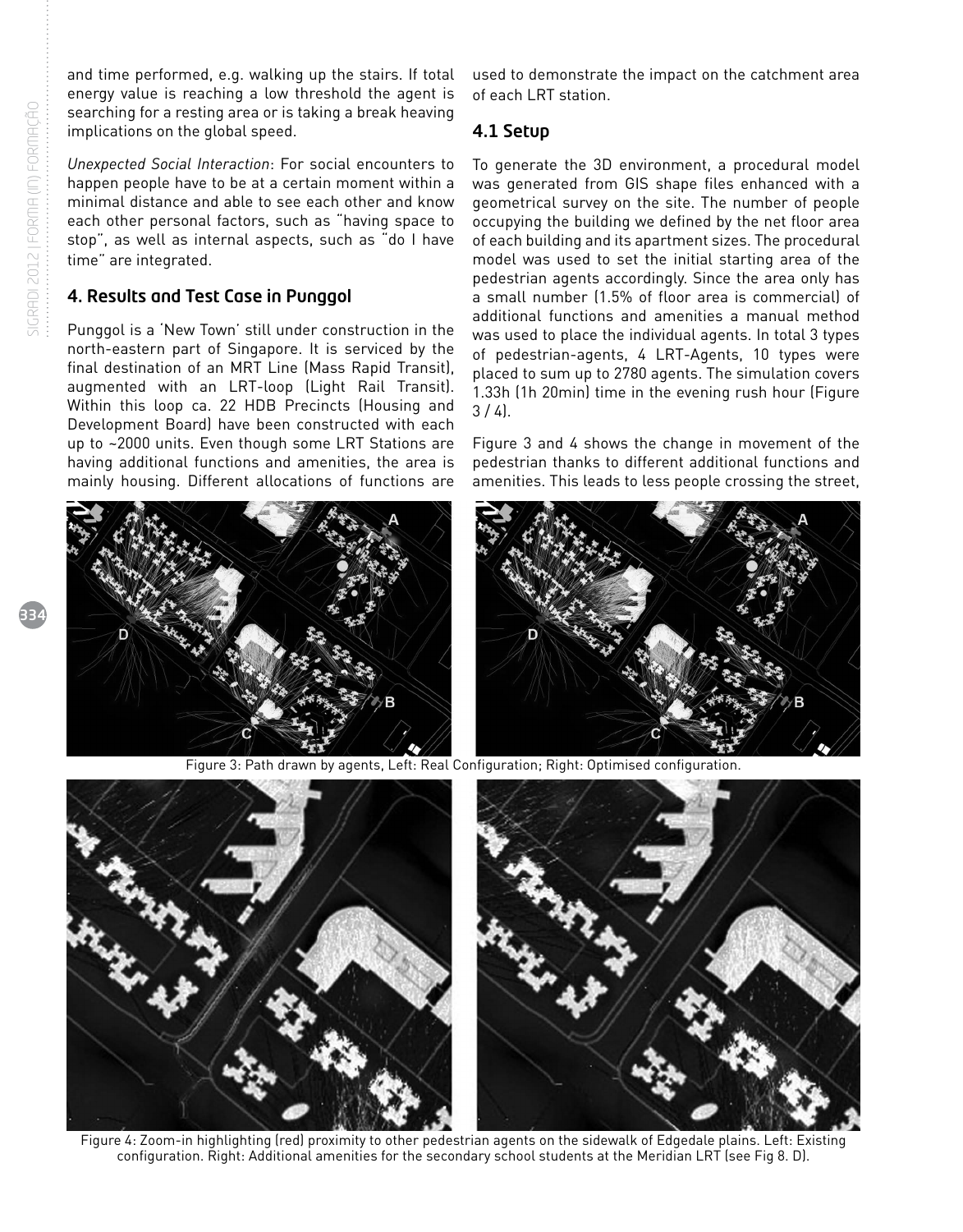which is also a health risk in case of secondary school students.

# 5. Potential Future Developments / Results

Pedestrian path finding in Singapore on the city scale is defined by physical borders (see Fig. 5). A boarder is defined as an obstacle that increases the distance for pedestrians by more than the average distance people are walking to the LRT station (832m [24]). This demands the separation of different avenues to explore into global and local ones.



Figure 5: Singapore master plan indicating where the distance for pedestrians to cross natural or manmade obstacles is greater then 300 or 418m.

# 5.1 Local

The potential avenues of the neighbourhood scale are organized in two directions, functional and physical.

*Functional:* The results above show the correlation between locations of functions and their direct impact on distance people are walking. Accordingly the following recommendations would increase the distance people are walking.

I) Diversify sub-centres: Options do not mean that at any given LRT-Station needs to offer the same or similar function. With a diversification of the individual stations the users are changing accordingly.

II) Add or remove secondary amenities: Adding or removing amenities already changes the catchment area of the individual LRT Stations – with it the total amount of people can be adjusted to meet the capacity.

III) Create shared spaces: A change in the mindset of urban and traffic planners has happened from separation of different street users to the creation of shared spaces where cars, cyclists and pedestrians are equal [28], leading to a reduction of serious injuries and a more social interaction.

*Physical:* Physical changes have to accompany the functional ones.

organizing its path system individually leading to an inefficient rout trough the area.

II) Walk comfortable street crossing: Since Singapore has an aging society planners have to cater to the needs of elderly people where every elevation is difficult to master. Even crossings (crosswalks) or smooth underpasses are more favourable for walking.

III) Reduction of redundant cul-de-sacs: Each precinct provides a road to every building for the collection of trash. These service roads can run parallel, are not connected and could be organized into one.

# 5.2 Physical Pedestrian Obstacles

In a city the walking path is greatly defined by the physical structure [5] on a large scale and by other occupants as dynamic obstacles avoidance on the small scale. Additional to the obstacles mentioned above a street is also an obstacle since a detour can expand the distance beyond our willingness to walk.

*Non Motorized Plan:* To avoid further segregation neighbourhood individual "islands" there are two possible interventions, either a coherent network for non-motorized transportation methods or the activation of the street as a public space. The coherent network connects different functions otherwise there is no motivation, e.g. connecting different centres of work, residential and leisure.

## 6. Discussion

This project has shown that the agent-based simulations not only represent existing configurations, but also can be used to analyse possible interventions and amendments. The pedestrian agents mimicked human behaviour and recreate the movement patterns observed in real world scenarios, in particular the increased willingness to walk in more function diverse environments. Under the assumption that pedestrian agents are a close representation of humans, general recommendations for urban planning and their impact were derived. These recommendations can help to increase the distance people are walking and the physical health of the occupants, making the city to a gym.

## 7. Acknowledgement

This work was established at the Singapore-ETH Centre for Global Environmental Sustainability (SEC), cofunded by the Singapore National Research Foundation (NRF) and ETH Zurich.

335

I) Coherent path system: Each precinct is